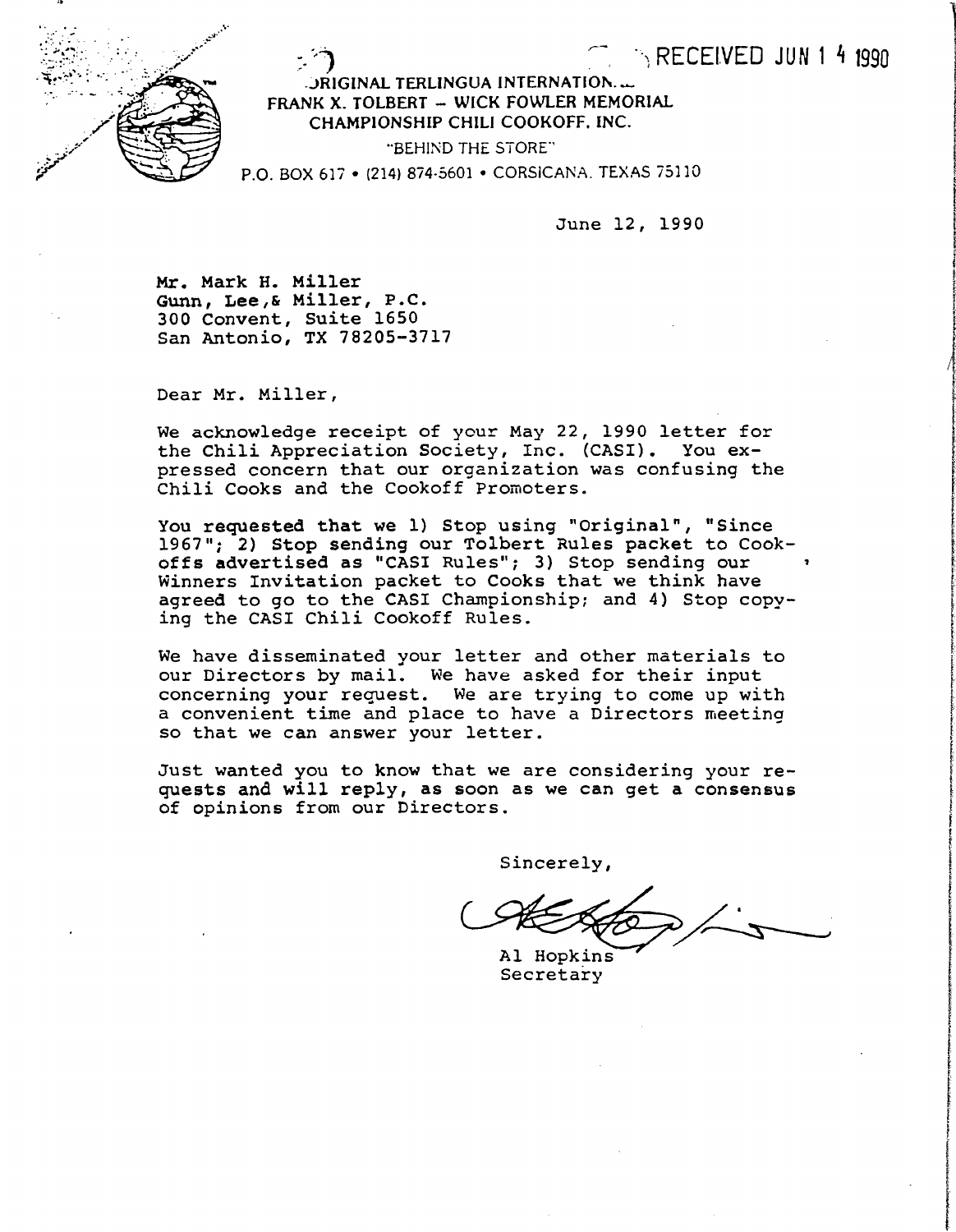

# Let It Be Known That

Difie Whitefield

جوديد<br>م

has, through sheer determination and extraordinary effort, achieved

# The Winner's Circle

and is therefore invited to participate as a



23rd Annual Original Terlingua International

in the

Frank X. Tolbert-Wick Fowler Memorial

Championship Chili Cookoff

Terlingua, Fexas November 4, 1989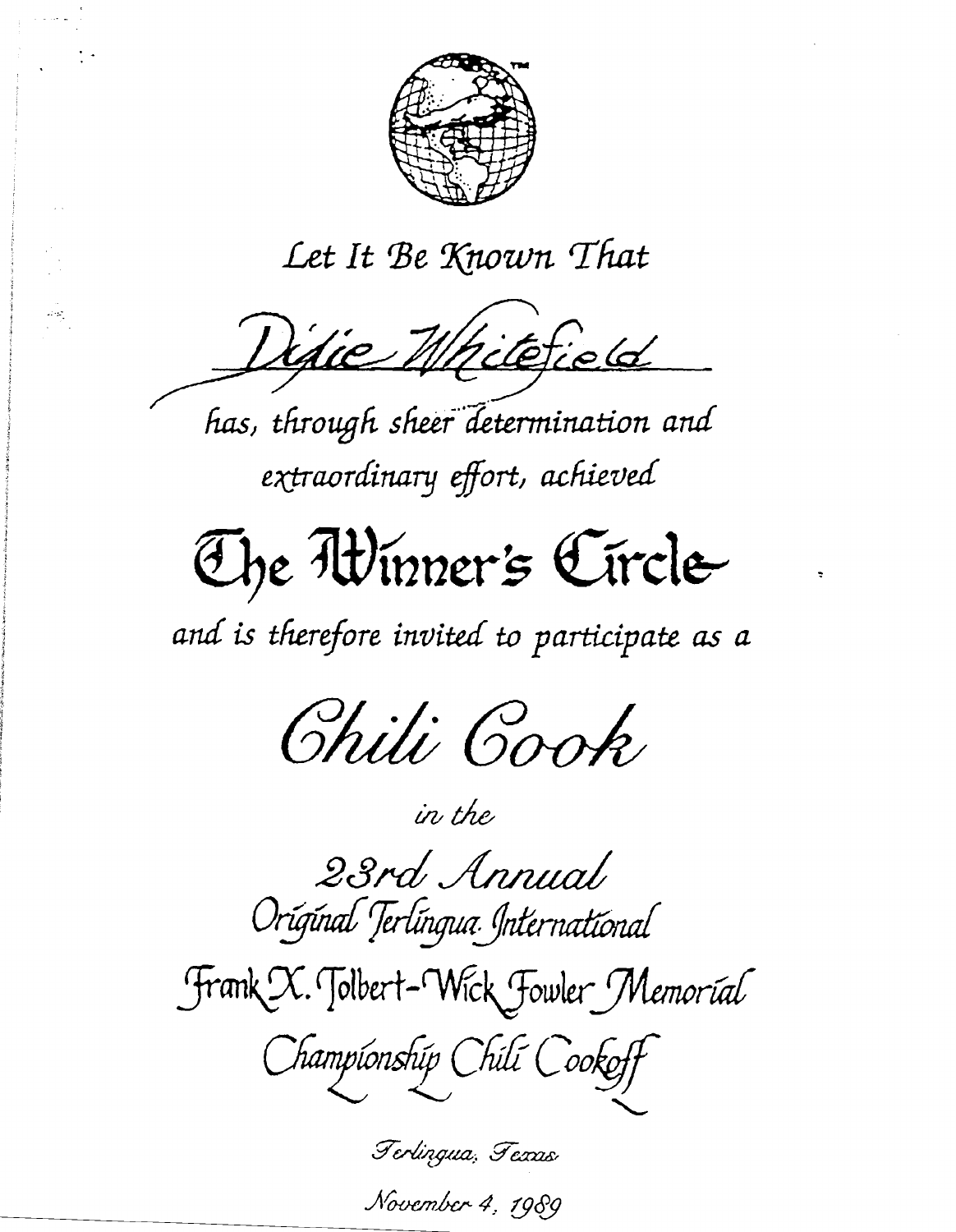

#### sented by: ORIGINAL TERLINGUA INTERNATIONAL CHAMPIONSHIP CHILI COOKOFF, INC.

**SPONSORED BY: DLF BRAND CHILI - TOLBERT'S CHILI PARLOR** WICK FOWLER'S 2-ALARM CHILI LONE STAR BEER - SHINER BREWER **COLONY PARKE HOTEL - DALLAS** 

CONTACT:

GENERAL INFO: AL OR SHIRLEY HOPKINS, PO BOX E17, CORSICANA, TX 75110, (214)872-4433 (HM) OR (214)674-5601 (WK) B.B.O. COOKOFF: SUE MURPHY, 9710 WINDSOR LOCKS, HOUSTON, TX 77365, (713)890-8915 (HM) BEAN COOKOFF: MIKE SMITH, PO BOX 181526, AUSTIN, TX 78716, (512) 325-0077 (HM) GOLF SHOOT-OUT: BOB RITCHEY, PO BOX 181131, DALLAS, TX 75218, (214)278-4523 (HM)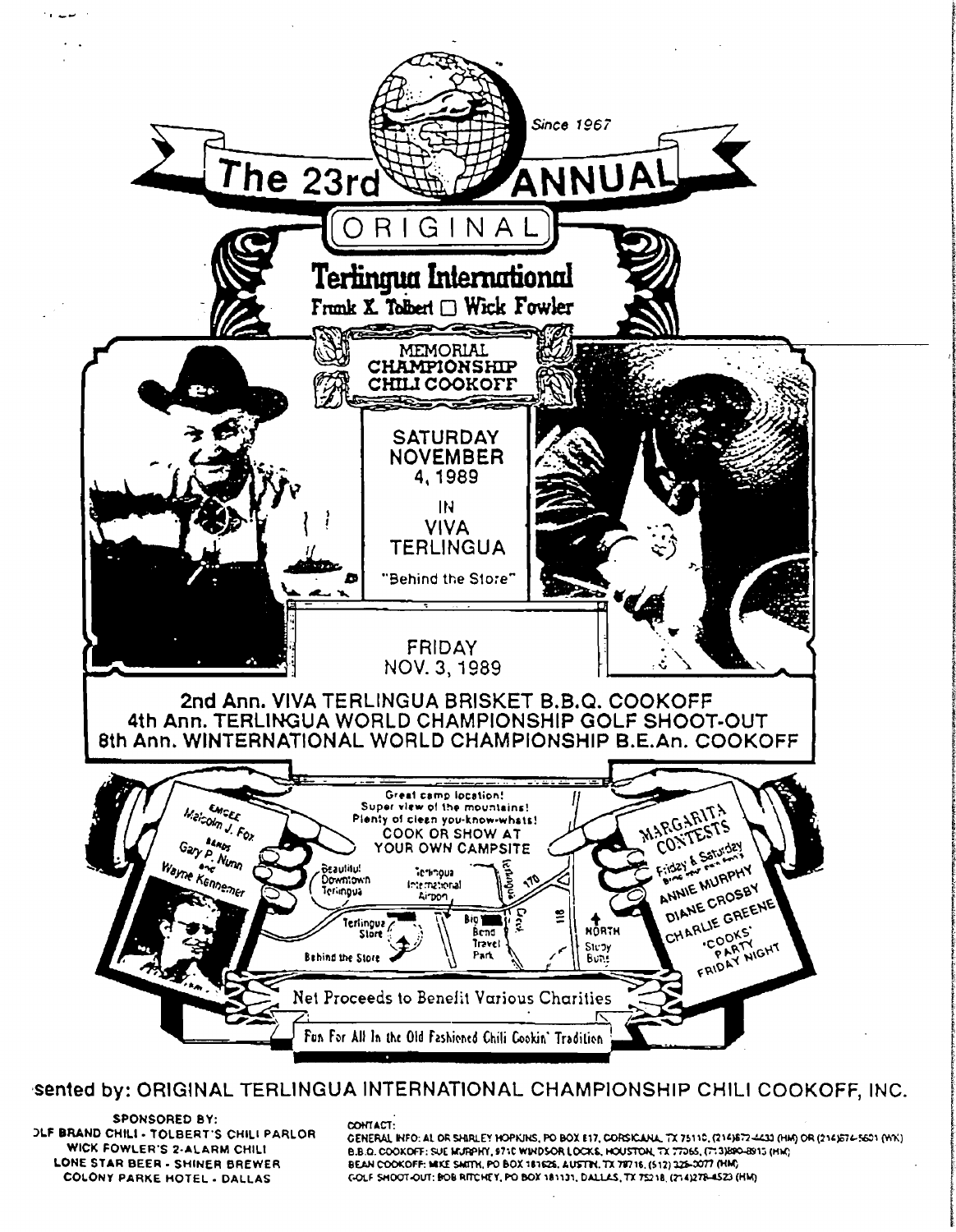

#### Z3RD ANNUAL ORIGINAL TERLINGUA INTERNATIONAL FRANK X. TOLBERT - WICK FOWLER MEMORIAL CHAMPIONSHIP CHILI COOKOFF. INC. "BEHIND THE STORE"

..

احذ еñ

CONGRATULATIONS!!!! Through thick and thin and the ability to win has qualified you to COOK in The 23rd *Original Terlingua International Frank X. Tolbert-Wick Fowler Memorial Championship Chili Cookoff - November 4.* 1989;; "Behind the Store",

Here is your OFFICIAL CONTESTANT'S PACKET. You should have the following items in the packet:

- 1. The Winner's Circle Certificate.
- 2. Official Contestant's Pass Card and Map. (The map is so you won't get lost in the avenues and biways of the great metropolis of Terlingua.)
- 3. Schedule of Events (brochures enclosed).

Please be sure to bring this packet with you. You will need the Contestant's Pass Card to get into the cooks' camping area.

#### REMEMBER:

- 1. Your Chili must be cooked from "Scratch" (start with raw meat and use your own spices complete commercial chili mixes not allowed).
- 2. You must cook your Chili Saturday morning, on site, out in the open, in a sanitary manner.
- 3. Your Chili wlll be judged on Appearanee, Aroma and Taste, It must NOT contain beans. macaroni, rice. Whole peppers or similar items.
- 4. You must attend 9:00 a.m. Cooks Meeting to receive your Judging Cup (20-24 cz. size). This may take 30 minutes, so plan your cooking accordingly.
- 5. Remove and sign ticket number from inside Judging Cup and put in safe place Don't mess with the outside of the cup or taped number. If your cup is damaged, bring it and the tickets to Cookoff Headquarters for a replacement.
- 6. TURN IN IS AT 12:00 NOON. Leave at least a 1-inch head-space in your cup to avoid spilling.

Come on down early and get settled in and enjoy the beautiful scenery and partieipate in the pre·cookoff activities and FREE cooks' party Friday at 5:00 p,m, at the East end of Cookoff Site.

If you need more information call AI or Shirley Hopkins at (214) 874-5601 or (214) 872-4433 or you can write to P.O. Box 617, Corsicana, Texas 75151-0617.

VIVA TERLINGUAI

PO. BOX 617 *i* (214) S74-5601 **CORSICANA, TEXAS 75151-0617** 

 $\bullet$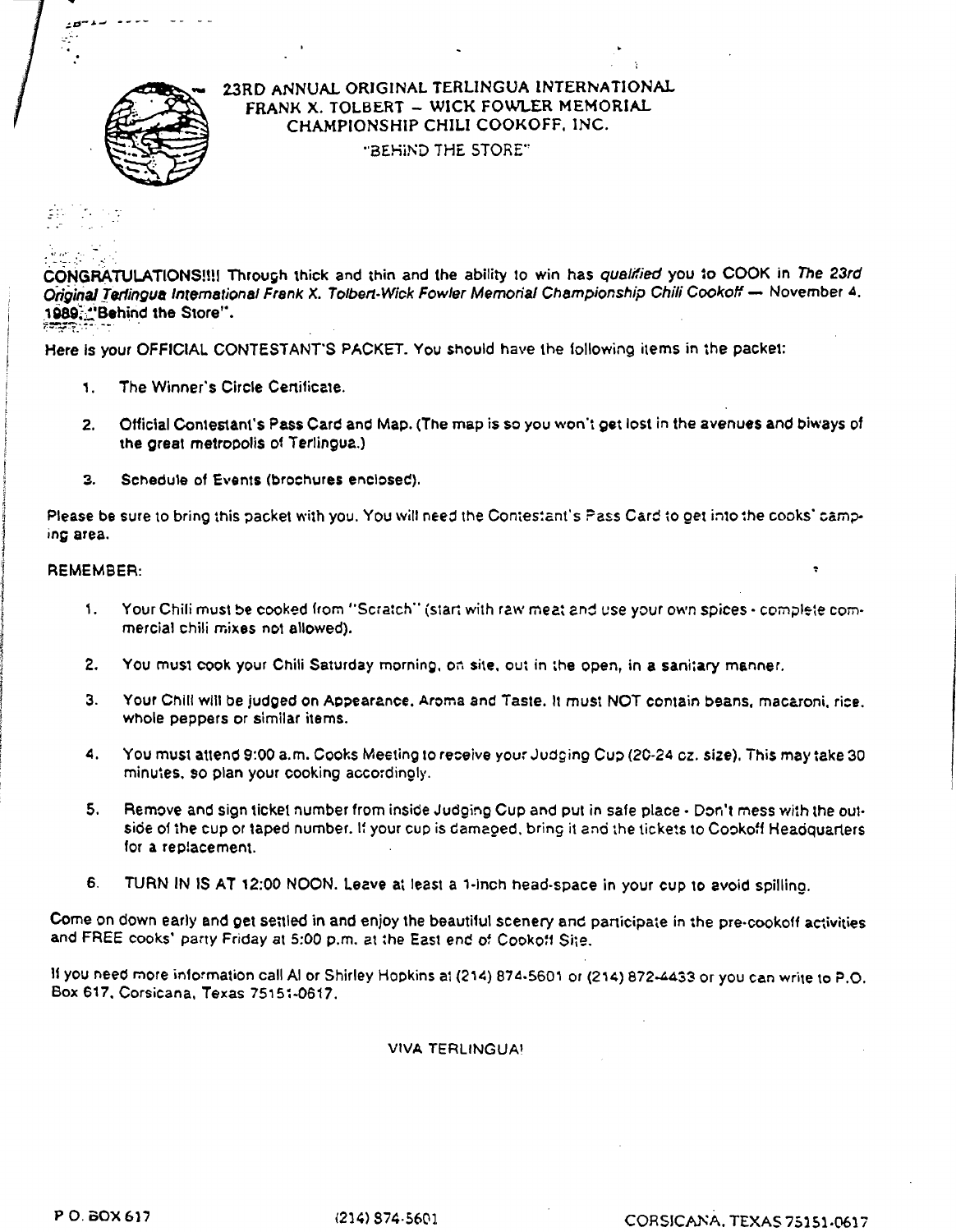**GATE PASS** Frank X. (Tolbert-Mick Fowler Memorial CONTESTANT Original Jerlingue International Championship Chili Cookoff 28rd Annal "Behind The Store" Ferlingua, Fexas Novamber 4, 1989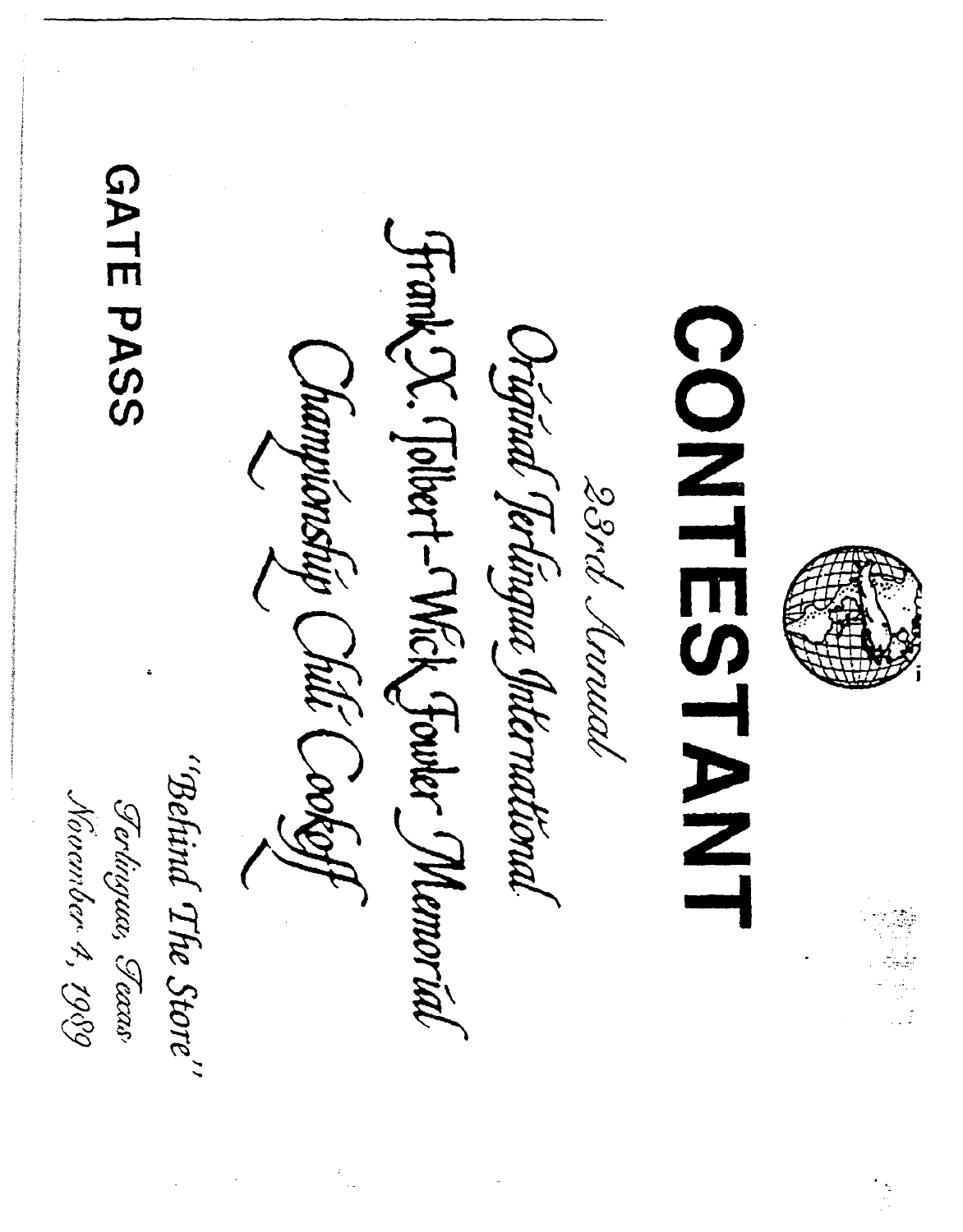

L ORIGINAL TERLINGUA INTERN  $23RD/$ FRANK X. TOLBERT - WICK FOWLER MEMORIAL CHAMPIONSHIP CHILI COOKOFF, INC. "BEHIND THE STORE"

## **SCHEDULE OF EVENTS**

#### FRIDAY, NOVEMBER 3, 1989

- 10:00 A.M.  $-$  Begin contestant registration  $-$  Will end for the day at 4:00 p.m.
- 10:00 A.M. Golf Shoot-Out at Laiitas (see enclosed flyer).
	- 4:00 P.M. Brisket BBQ Cookoff and Bean Cookoff Turn-in Time (see enclosed flyers).
	- 5:00 P.M.  $-$  Free Cooks' Party  $-$  Get set for a fantastic party and gathering honoring the world's best chili cooks and show teams... East end of Cookoff Site.
	- 6:00 P.M. The world-famous Peculiar Margarita Mixoff contest. (See the enclosed fiver for more details.) For extremely stout-of-heart and creative folks.
	- 8:00 P.M. Wayne Kennemer and The National Band of Texas....Slide into your dancing boots and get ready for a good time.
	- 9:00 P.M. Announce winners of Brisket BBQ Cookoff, Bean Cookoff, Golf Shoot-Out, and Peculiar Margarita Mixoff. Grand Prize Raffle Drawing.
- SATURDAY NOVEMBER 4. 1989
	- $8:00$  A.M. to  $9:00$  A.M.  $-$  Contestant's Registration.
	- 9:00 A.M.  $-$  Cooks' and Show Team Captains' Meeting  $-$  instructions will be given at this time. Judging cups will be distributed.
- $10:00$  A.M.  $-$  The World's Championship Margarita Mixoff Turn-In Time. (See enclosed flyer.)

| $12:00 -  $ High Noon $-$ High Noon $-$ High Noon <sup>1</sup> |
|----------------------------------------------------------------|
| Noon Chili Turn-In Time                                        |

- $12:30$  P.M.  $-$  It's Show Time....Show judging will be on a continuing basis and will end promptly at  $2:30 P.M.$
- 3:00 P.M. Award Announcements and Grand Prize Raffle Drawing.
- 4:30 P.M. Miss Terlingua Contest.
- $8:00$  P.M.  $-$  Music time again!!! The one and only....Gary P. Nunn.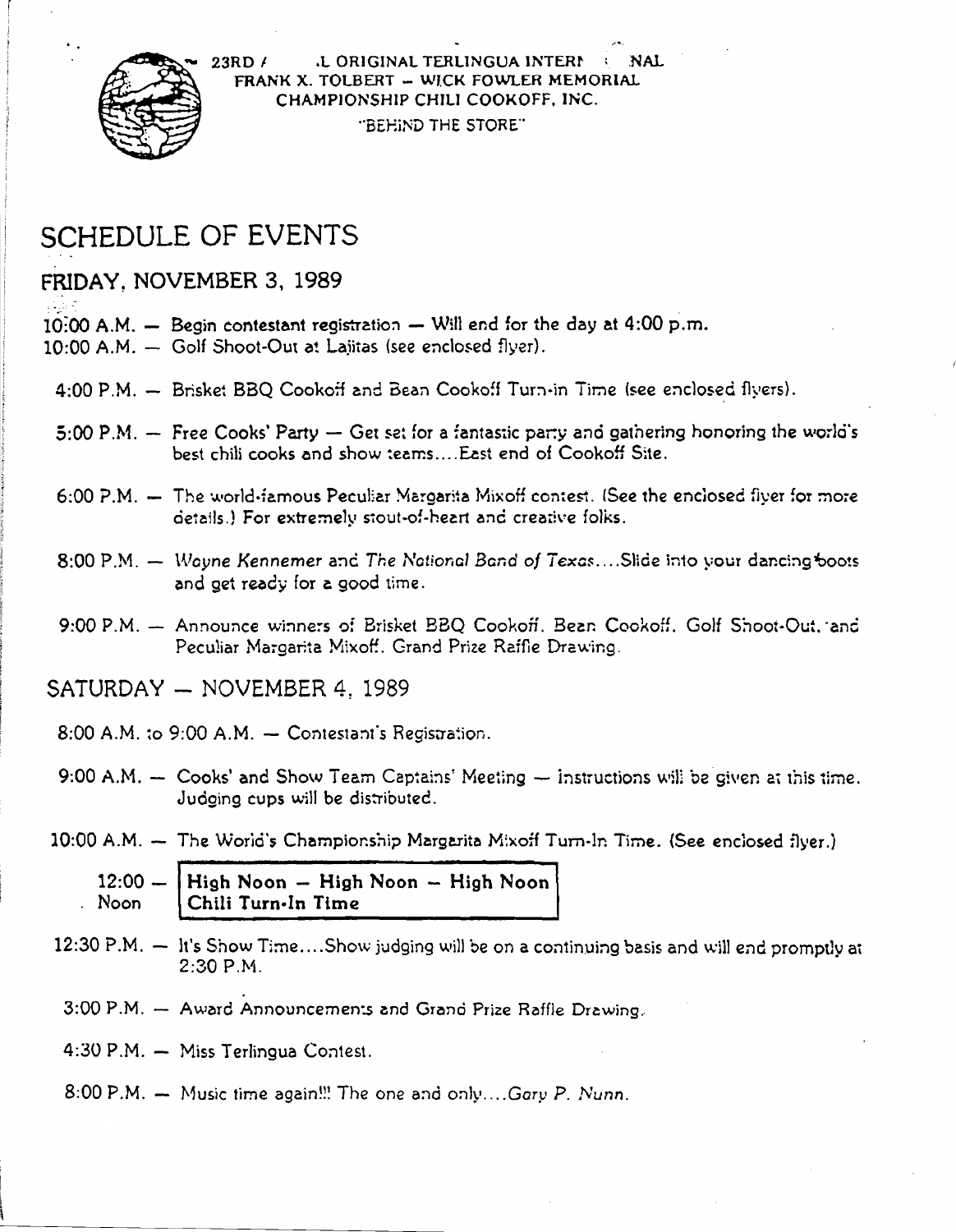## Under the expansive West Texas skies... in the shadow of the mountains of Big Bend...

The silliest and most serious of tequila connoisseurs will again meet "behind the store" to mix peculiar and distinctive concoctions to stimulate the taste buds and titillate the senses! It's the World's Championship Margarita Mixoff!

This year there will be two, that's right count them, margarita mixoffs. Friday, November 3rd there will be a Peculiar Margarita Contest: 6:00 P.M. In this event, inspiration, creativity and imagination are important in the selection decoration of both container and drink, coupled with a name or theme that the neculiar funiquel Margarita represents. Prizes will be awarded for first through third places. Strolling judging at your booth.

Saturday, November 4th it's the World's Championship Margarita Mixoff: 10:00 A.M. Prizes will be given for the best tasting margarita, and judging will be by the secret number system, similar to chili judging. Each entrant will be given a cup at the mixers' meeting after the cooks' meeting. Included in indging criteria will be taste, aroma, after-taste, color, texture and debris infliere have you heard that before?).

The mixoffs are scheduled so they won't interfore with chili cooking, and anyone may enter. Cooks, team members, officials, spectators, musicians, or even your mother-in-law who insisted on coming along, can enter a prized margarita.

> Registration is \$3.00 per mixoff, or \$5.00 for both. There will be no limit to the number of entrants. (Must be 21 or older)

Remember, BRING YOUR OWN FIXIN'S! For More information contact: Annie Murphy (713) 774-9142 Hope to see everyone there for a hell of a party! ...and Chiliqula will smile, and burt sangrita.

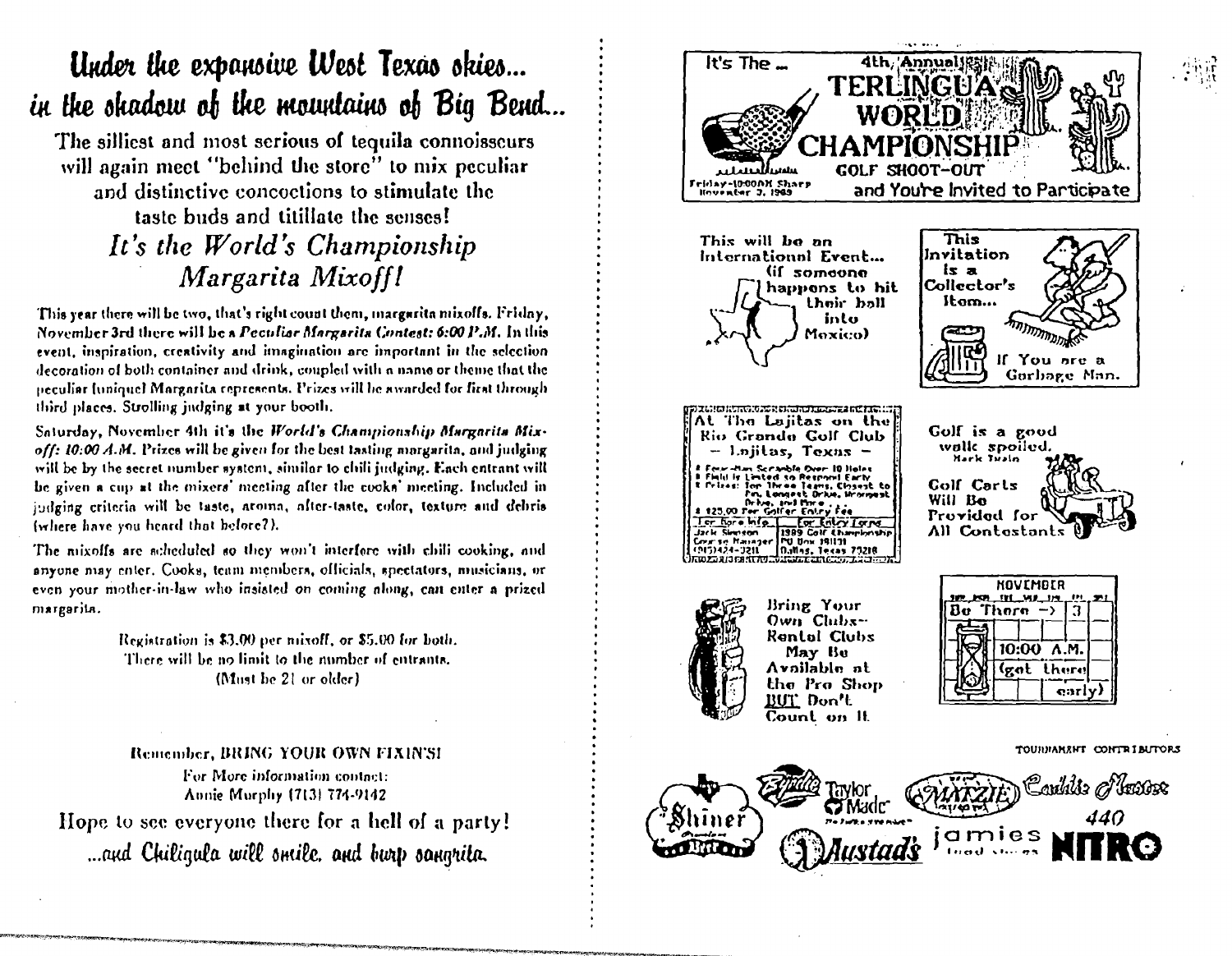The 8th Annual **TEXAS WINTER-NATIONAL WORLD CHAMPIONSHIP** Hal John Wimberly-Frank X. Tolbert Memorial  $-B.E.AN.$ COOKOFF/CHAMPIONSHIP

\*(Bean Eaters Anonymous)

Benefiting Hal John Wimberly Scholarship Fund at The University of Texas

"Behind the Store" Terlingua, Texas **November 3, 1989** Turn-in 4:00 p.m. **TOLBERT ORIGINAL RULES Register at the Cookoff on Friday** Between Noon and 3:00 p.m. Entry Fee \$9.00 **FIVE WINNERS** 

"Warning: This is a FUN Cookoff .... sore losers, complainers, and run of the mill jerks will be neutered and sold into slavery at acution in Lajitas!"

*L*iiu VIVA TEREINGUA **BBQ COOKOFF** It'll be Smokin' **Behind the Store** on November 3!

Brisket Only Turn in at 4:00 p.m. Entry fee \$15 or one cooked brisket

For information, call Sue Murphy 713/890-8913 (home)

Check in at the cook-off on Friday between noon and 3 p.m. Meat will not be tagged

| $\ldots \ldots \ldots \ldots \ldots \ldots$ . Sign me up! |                                       |                   |  |
|-----------------------------------------------------------|---------------------------------------|-------------------|--|
|                                                           |                                       |                   |  |
|                                                           |                                       |                   |  |
|                                                           |                                       |                   |  |
|                                                           |                                       |                   |  |
|                                                           | Send to Sue Murphy 9710 Windsor Locks | Houston, TX 77065 |  |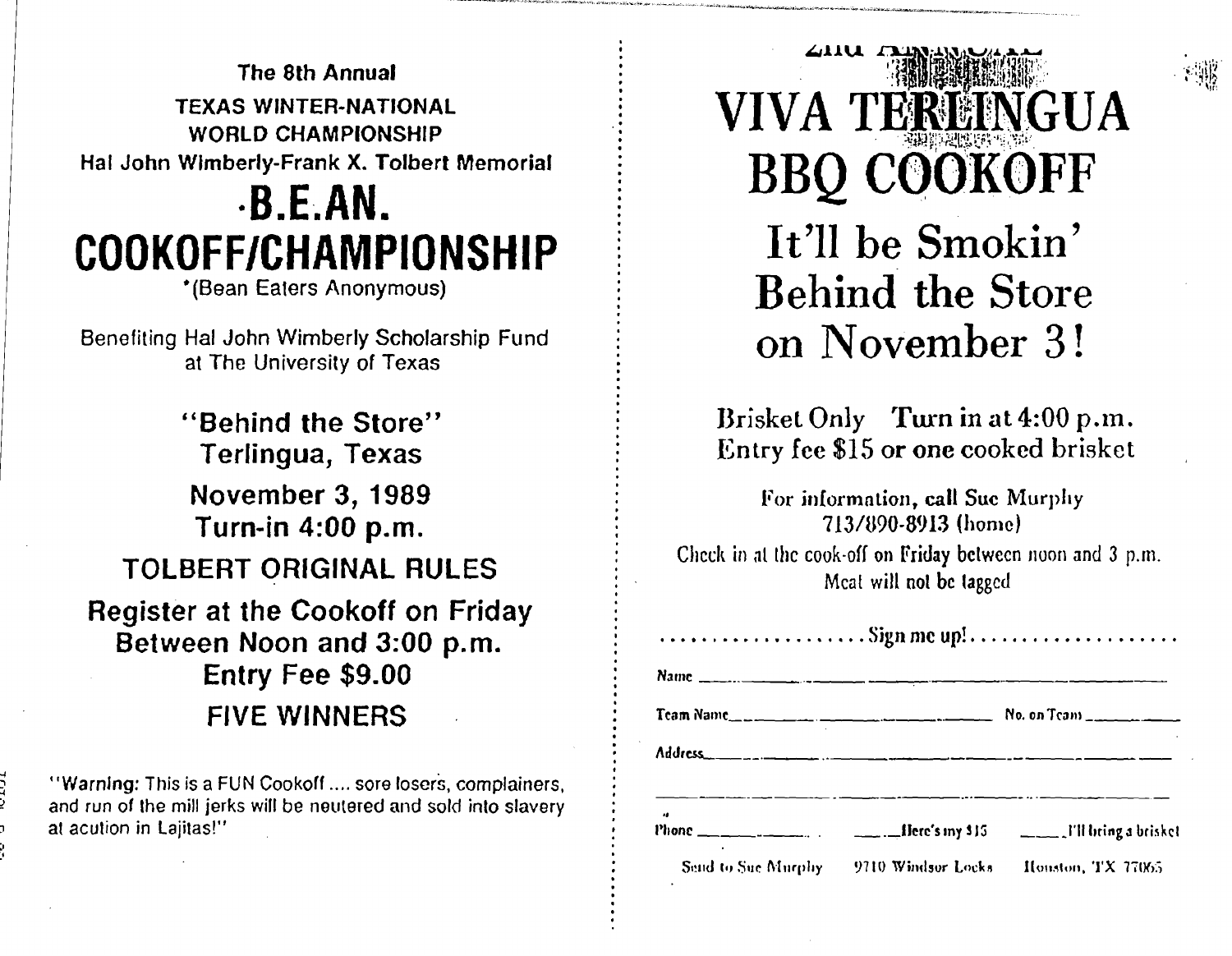

... o ... o

o ... ...

 $\binom{1}{k}$ 

 $\sqrt{\frac{1}{2}}$ 

 $\bigodot$ 

 $\mathbb{Z}$  if  $\mathbb{Z}$ 

 $^{\circ}$  1)  $\sim$  11  $\frac{1}{2}$   $\frac{1}{2}$   $\frac{1}{2}$   $\frac{1}{2}$  $\frac{1}{1}$ <br>-  $\frac{1}{2}$ 

 $\frac{1}{2} \times \frac{1}{2}$ 

 $\frac{1}{2}$   $\frac{1}{2}$   $\frac{1}{2}$   $\frac{1}{2}$ ur<br>IX<br>I

2يسري كل  $\mathbf{e}$   $\mathbf{e}$  $\ddot{x}$  .  $-25$ ,- 5~ *.t* 

 $\sum_{i=1}^{n-1} \sum_{j=1}^{n} \sum_{j=1}^{n}$ 

 $\mathfrak{u}$  .

nelyon

~~~~~''''''''''~~';l:!o\_---~'''~~.\_------------------------

 $\mathbf{L}^{\mathcal{F}}$  $\mathcal{F}_{\mathcal{G}}$  ,  $\mathcal{F}_{\mathcal{G}}$ 

> $~\cdot~$  $\sim$

> > ORIGINAL TERLINGUA INTERNATIONAL fRANK X. TOLBERT - WICK FOWlER MEMORIAL CHAMPIONSHIP CHIU COOKOFF. INC. "BEHIND THE STORE" P,O. BOX 617 • (214) 874·5601 • CORSICANA, TEXAS 75110

 $\ddotsc$ . , ·l:' ..

 $\frac{1}{2}$ 

 $\mathcal{R}_\mathcal{A}$ 

Dear Cookoff Promoter or Chairman,

CASI has a rule that prohibits Cookoffs from being advertised as both CASI/Tolbert Rules. We will send our Cookoff Kits only when requested. However, since we recognize all CASI Qualified Cookoffs, Cooks, and Show Teams, we would appreciate your sending us the results of your Cookoff, We can then record the winners in our records. There is no charge.

Since CASI Referees are forbidden to handle our Tally Sheets by the CASI Officials, we are requesting that you record the winners and send the information to:

> Viva Terlingua P.O. Box 617 Corsicana, TX 75151

Thank you for your assistance.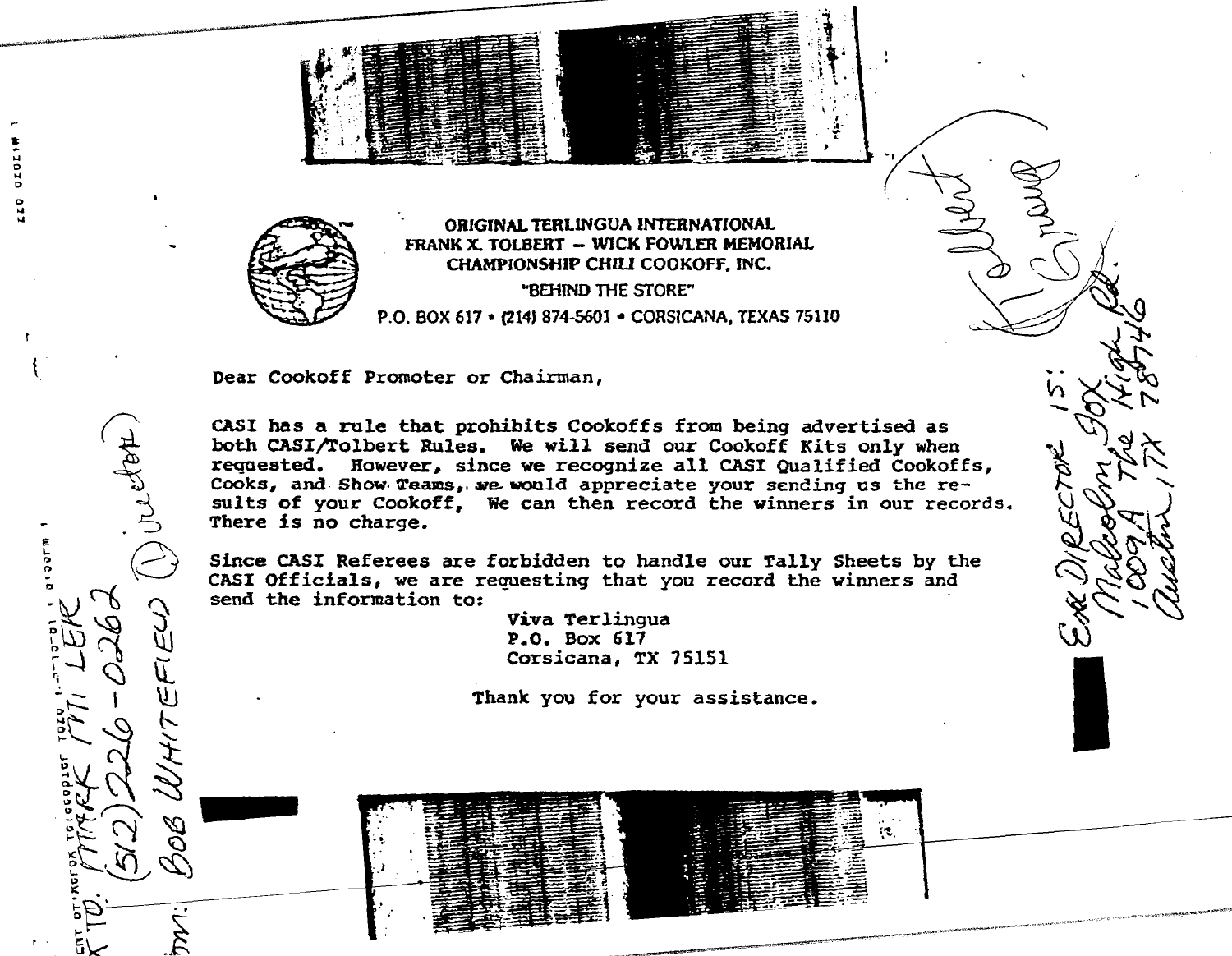

المهادي<br>المهاجي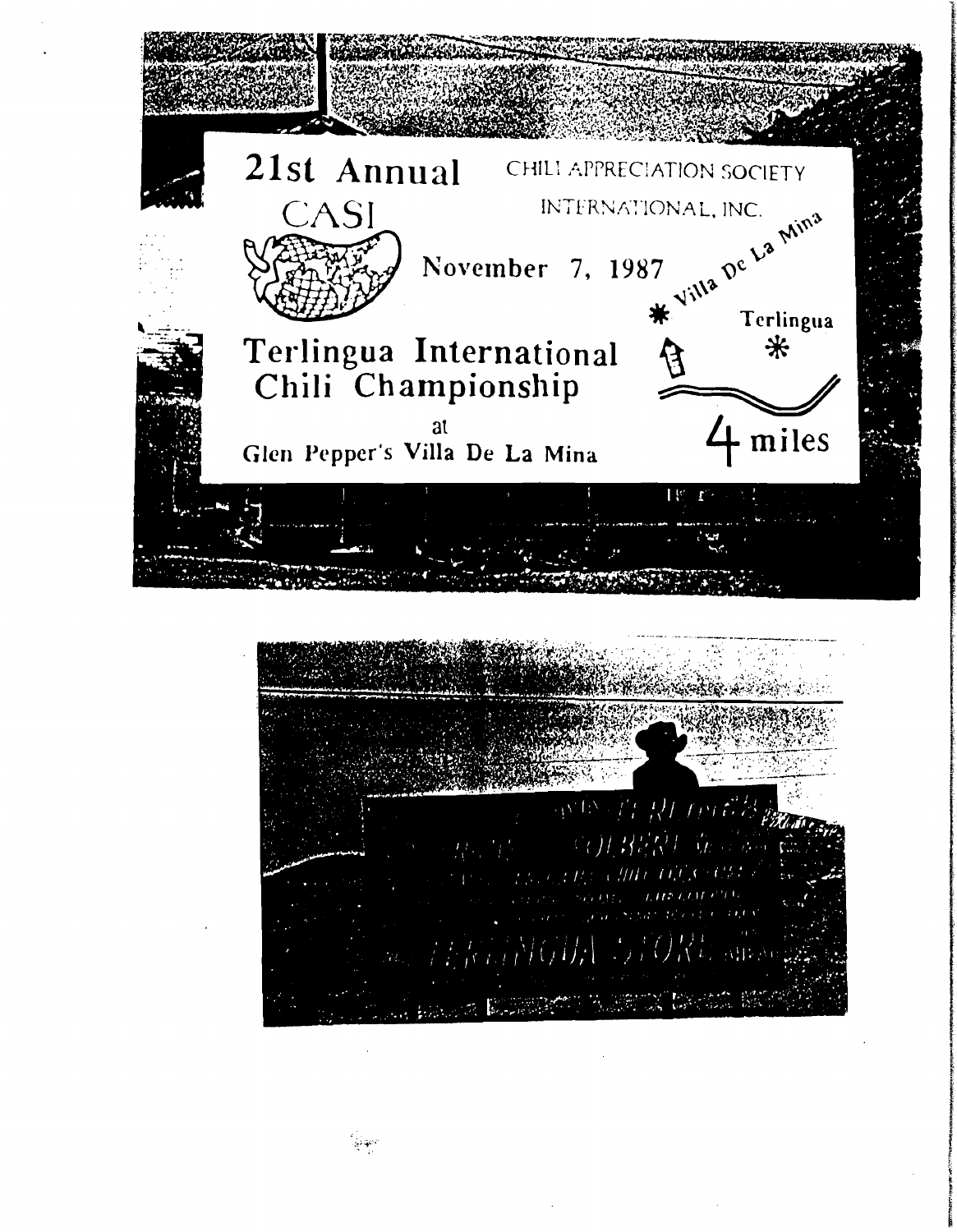

ORIGINAL TERLINGUA INTERNATIONAL FRANK X. TOLBERT - WICK FOWLER MEMORIAL CHAMPIONSHIP CHILI COOKOFF, INC. P.O. BOX 617 CORSICANA, TEXAS 75110



9th Annual Down Home Chili Cookoff % Kay Robins 4250 W Sammamish Pkwy. NE #3019 Redmond, WA. 98052

### $\label{thm:nonlocal} {\rm Indoidal} {\rm Ind}_{\rm D} {\rm Ind}_{\rm D} {\rm Ind}_{\rm D} {\rm Ind}_{\rm D}$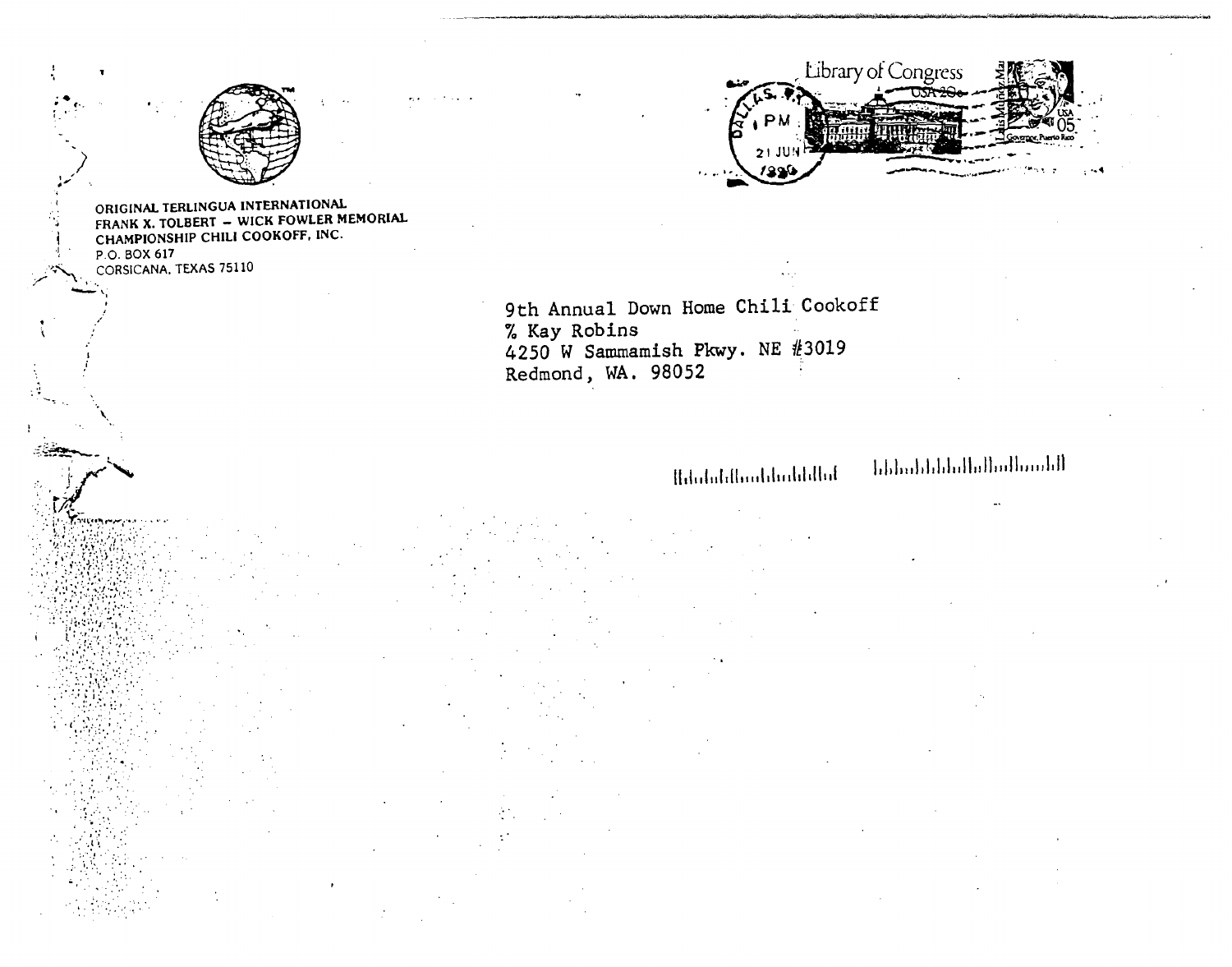

 $\overline{\phantom{a}}$ 

#### ORIGINAL TERLINGUA INTERNATIONAL  $F$ RANK X. TOLBERT  $-$  WICK FOWLER MEMORIAL CHAMPIONSHIP CHILI COOKOFF. INC. "BEHIND THE STORE" P.O. BOX 617 • (214) 874·5601 • CORSICANA, TEXAS 75110

Dear Cookoff Promoter or Chairman,

We have been requested, by the attorney for the CASI Organization, to not send our Cookoff Kits for the "Original Terlingua International, Frank X. Tolbert - Wick Fowler Memorial, Championship Chili Cookoff" to Cookoffs that are listed as a "CASI Rules Cookoff" -- or legal action will be brought against us. CASI also has a new rule that prohibits Cookoffs from being advertised as both CASI/TOLBERT Rules.

Until this matter is settled, we will send our Cookoff Kits only when requested. However, since we recognize all CASr Qualified Cookoffs, Cooks, and Show Teams, we would appreciate your sending us the attached Tally Sheet showing the results' of your Cookoff, so that we can record the winners in our records. There is no charge.

Since CASI Referees are forbidden to handle our Tally Sheets, we are requesting that you record the winners and send the information to: VIVA TERLINGUA, P.O. Box 617, Corsicana, TX 75110.

Thank you for your assistance.